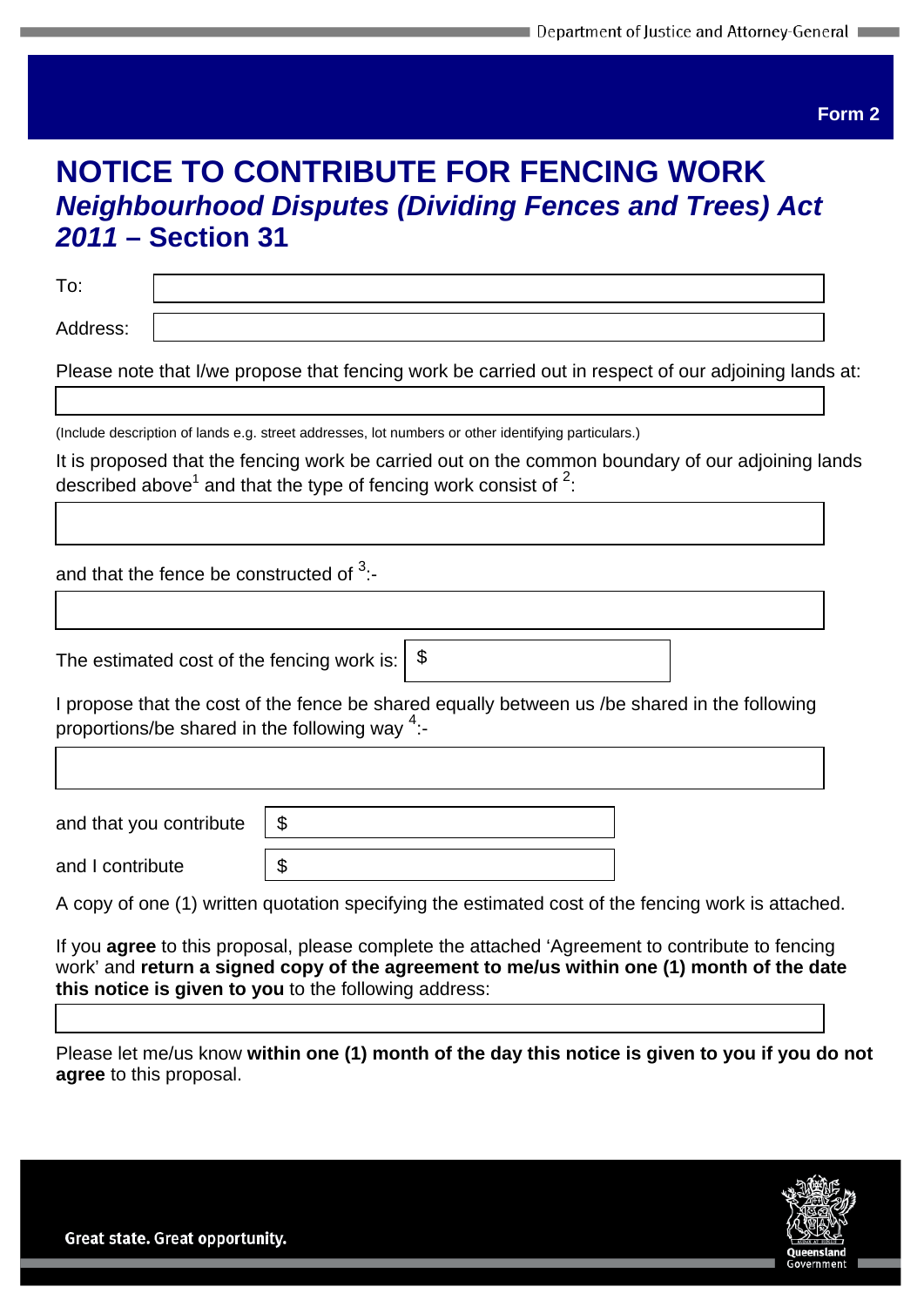#### $\blacksquare$  Department of Justice and Attorney-General  $\blacksquare$

FORM 2: NOTICE TO CONTRIBUTE FOR FENCING WORK *Neighbourhood Disputes (Dividing Fences and Trees) Act 2011* – Section 31

| Full Name:   |  |
|--------------|--|
| Address:     |  |
| Signature/s: |  |
| Date:        |  |

#### **Notes**:

Section 30(1) of the *Neighbourhood Disputes (Dividing Fences and Trees) Act 2011* (the Act) encourages adjoining owners to attempt to resolve issues about fencing work to avoid a dispute arising.

**<sup>1</sup>**If it is impracticable to carry out fencing work on the common boundary, the line on which the proposed fencing work is to be carried out must be specified.

Section 40 of the Act provides for a process if adjoining owners do not agree on the position of the common boundary.

**<sup>2</sup>** Section 16 sets out the meaning of *fencing work* which can include construction of a new dividing fence, repair of an existing dividing fence, replacement of a dividing fence, and modification of a dividing fence, surveying or preparation of land, including the trimming, lopping or removal of vegetation along or on either side of the common boundary of adioining lands.

**<sup>3</sup>** Section 13(3) of the Act sets out prescribed material for a dividing fence.

<sup>4</sup> If it is proposed that the cost of fencing work be shared otherwise than in equal proportions, the proposed proportions must be specified (refer to section 31(4) of the Act). For example, an adjoining owner may contribute by a payment of an amount of money or provision of labour or materials (refer to section 31(6) of the Act).

Section 31(6) of the Act provides that if within one (1) month after this notice is given, the adjoining owners do not agree about the proposed fencing work, or the contributions to the cost of the proposed fencing work, then either one may, within two (2) months after this notice is given, apply to the Queensland Civil and Administrative Tribunal for an order about carrying out fencing work (refer to section 35 of the Act).

A copy of the Act may be accessed at www.legislation.qld.gov.au

## **PLEASE KEEP A COPY OF THIS NOTICE FOR YOUR RECORDS AND MAKE A NOTE OF THE DATE THIS NOTICE WAS GIVEN TO YOUR NEIGHBOUR.**